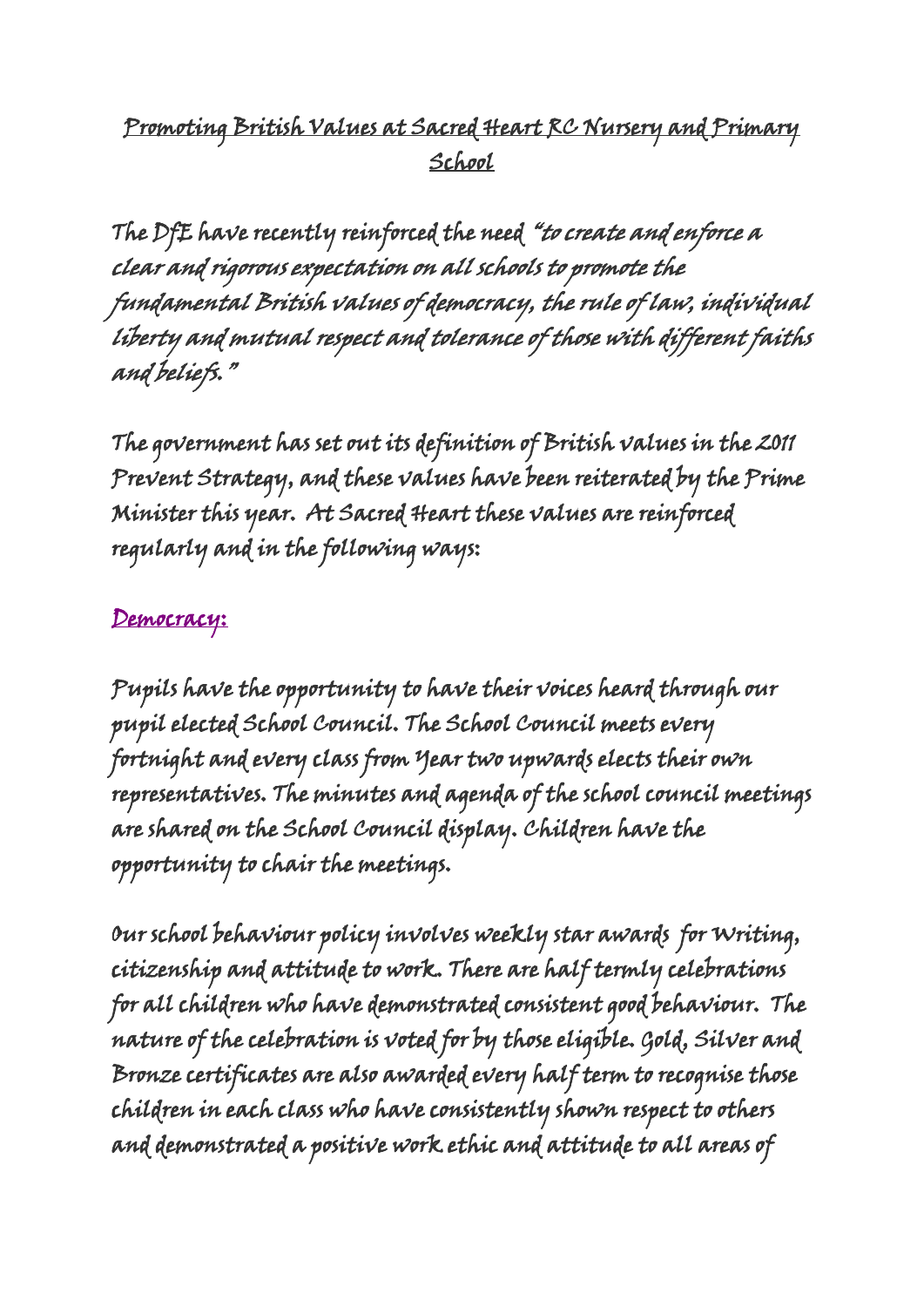#### school life.

Each class has a charity chosen by the majority vote. They fund raise throughout the year and learn more about the charity by inviting representatives in to talk about the needs.

# The Rule of Law:

The importance of Laws, whether they are those that govern the class, the school, or the country, are consistently reinforced throughout the school day. Our behaviour system expects 'Green' behaviour and acknowledgement of outstanding behaviour with 'Gold'. Every child belongs to a school team: St. Patrick, St. George, St.. David and St. Andrew and is responsible to their team through behaviour and attitude to work. House points are awarded to recognize this.

In September each class co-operatively write their own set of Sacred Values. They also decide on what they are going to look for in themselves as positive learners. As a school we have the three values of: Co-operation, refection and respect. We live our mission statement is 'Everyone is Sacred'.

Our Liturgies and assemblies also help to reinforce these rules and our pupils are taught the value and reasons behind laws; That they govern and protect us. The responsibilities that this involves and the consequences when laws are broken.

Regular visits from authorities such as the Police , School Nurse, the Fire Service and our Parish Priest are regular parts of our calendar, particularly in the foundation stage and these are presented to the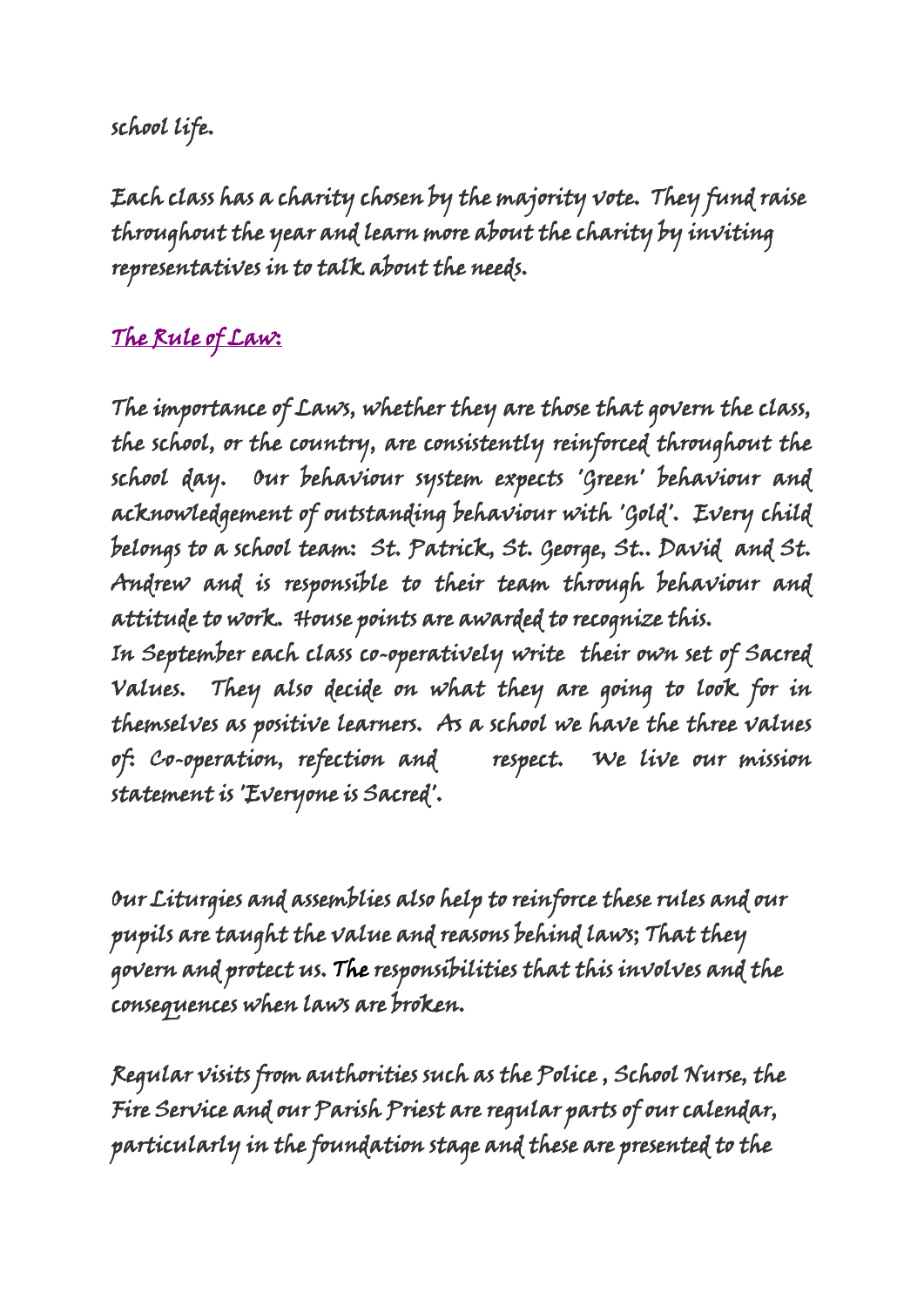children as 'People who help us,' and this helps to reinforce this message, to our youngest and most vulnerable students.

### Individual Liberty:

Within school, pupils are actively encouraged to make choices, knowing that they are in a safe and supportive environment. As a school we educate and provide boundaries for our pupils to help them make these choices safely, through the provision of a safe environment. Pupils are encouraged to know, understand and exercise their rights and personal freedoms, and are advised how to exercise these rights safely, for example through our Mission Statement, RE, E-Safety, and PSHE lessons.

Participation in our numerous extra-curricular clubs, gives our pupils the opportunity and freedom to make choices for themselves.

## Mutual Respect:

Part of our school ethos and behaviour policy has revolved around the core values of co-operation, reflection and respect, pupils have been part of discussions and assemblies related to what this means and how it is shown.

Displays around the school promote respect for others both in our own community and online.

Tolerance of those of Different Faiths and Beliefs: